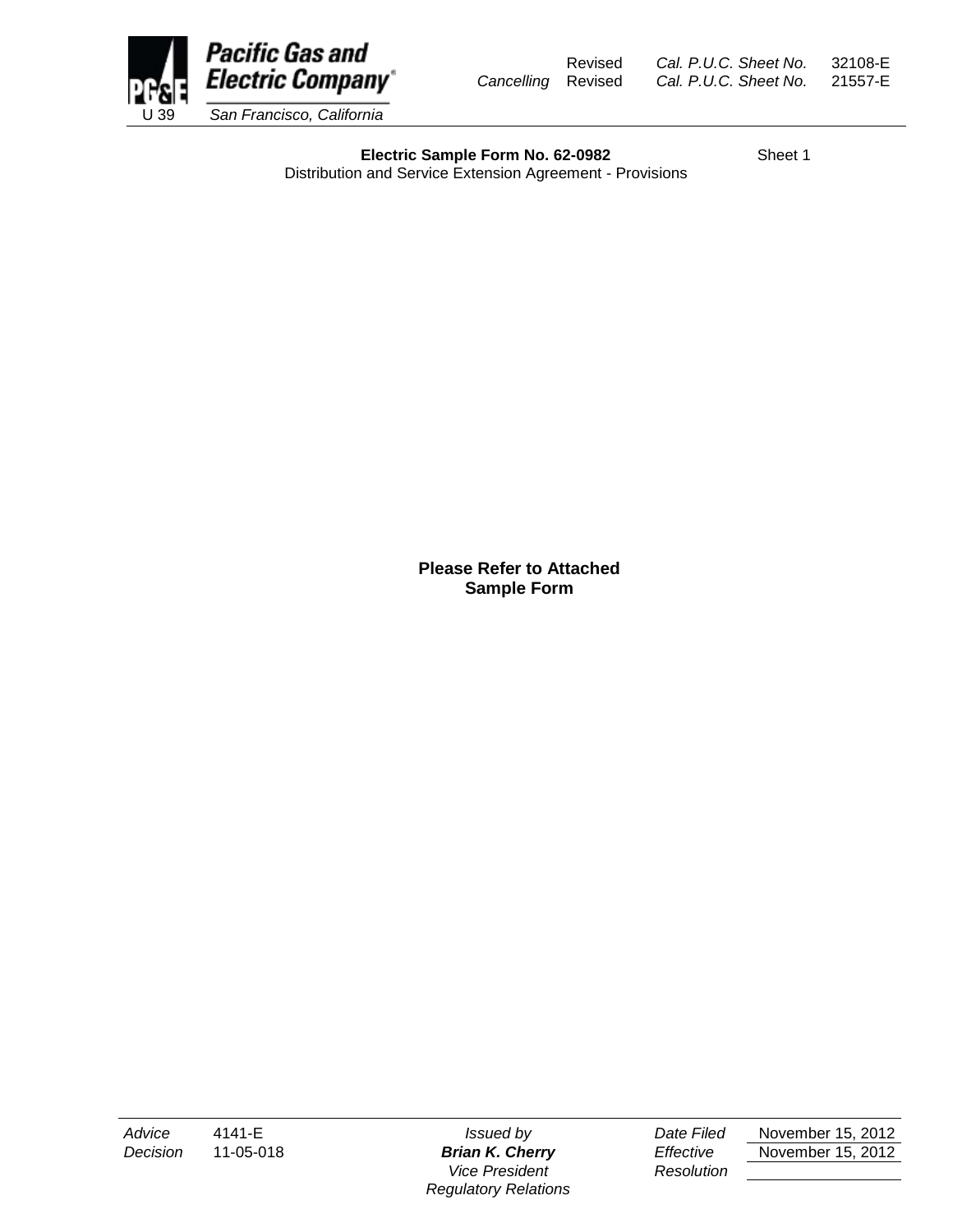

**1.** As indicated in the Declarations, Applicant has elected to have competitive bidding and has awarded a qualified Contractor or PG&E the responsibility of installing gas and electric service, as applicable, to the locations described in Exhibit B. These services shall be installed in accordance with the provisions of PG&E's Rules 2, 15 and 16, General Terms and Conditions, project specific terms and conditions, design, specifications, and the requirements of this Agreement.

## **2. Construction Responsibilities of Applicant.**

Applicant shall perform or arrange for the performance of the following work required for this project:

## *Electric Extensions:*

- Route clearing, tree trimming, trenching, excavating, backfilling, and compacting;
- Furnishing of imported backfill material as required and disposal of trench spoil as required;
- Performing necessary surface repair and boring as required;
- Furnishing, installing, and transferring ownership to PG&E of any substructures, conduits, and protective structures required other than the conduit portion of cable-in-conduit (Rule 15 only);
- Obtaining any necessary construction permits for all work performed by Applicant under this Agreement.

### *Electric Underground Extensions:*

Installing primary and secondary distribution conductors, poles, pole risers, switches, transformers, and other distribution facilities required to complete the extension.

### *Electric Overhead Extensions:*

• Installing all facilities required for the pole line extension, including poles, conductors, transformers, switches, and other devices as might be required.

## *Gas Extensions:*

- Installing gas distribution main pipe, valves, and other related distribution equipment, as specified by PG&E, required to complete the extension including all necessary trenching, backfilling, and other digging as required.
- Furnishing, installing and upon acceptance by PG&E, conveying to PG&E the ownership of all necessary installed substructures and protective structures necessary to contain or support PG&E's gas facilities.

Applicant agrees to secure and pay for all required permits and licenses which may be required to fulfill the construction responsibilities from the governmental authority having jurisdiction

Applicant shall provide to PG&E, prior to PG&E preparing the line extension contract, the Applicant's Contract Anticipated Costs to perform the work normally provided by PG&E. The Applicant shall submit, on a form provided by PG&E, a verified statement of such costs. If the Applicant elects not to provide such costs to PG&E, the Applicant shall acknowledge its election on the form and PG&E will use its estimate.

If Applicant elects to have PG&E perform this work, Applicant shall pay to PG&E, as specified herein and before the start of construction, PG&E's estimated-installed costs thereof.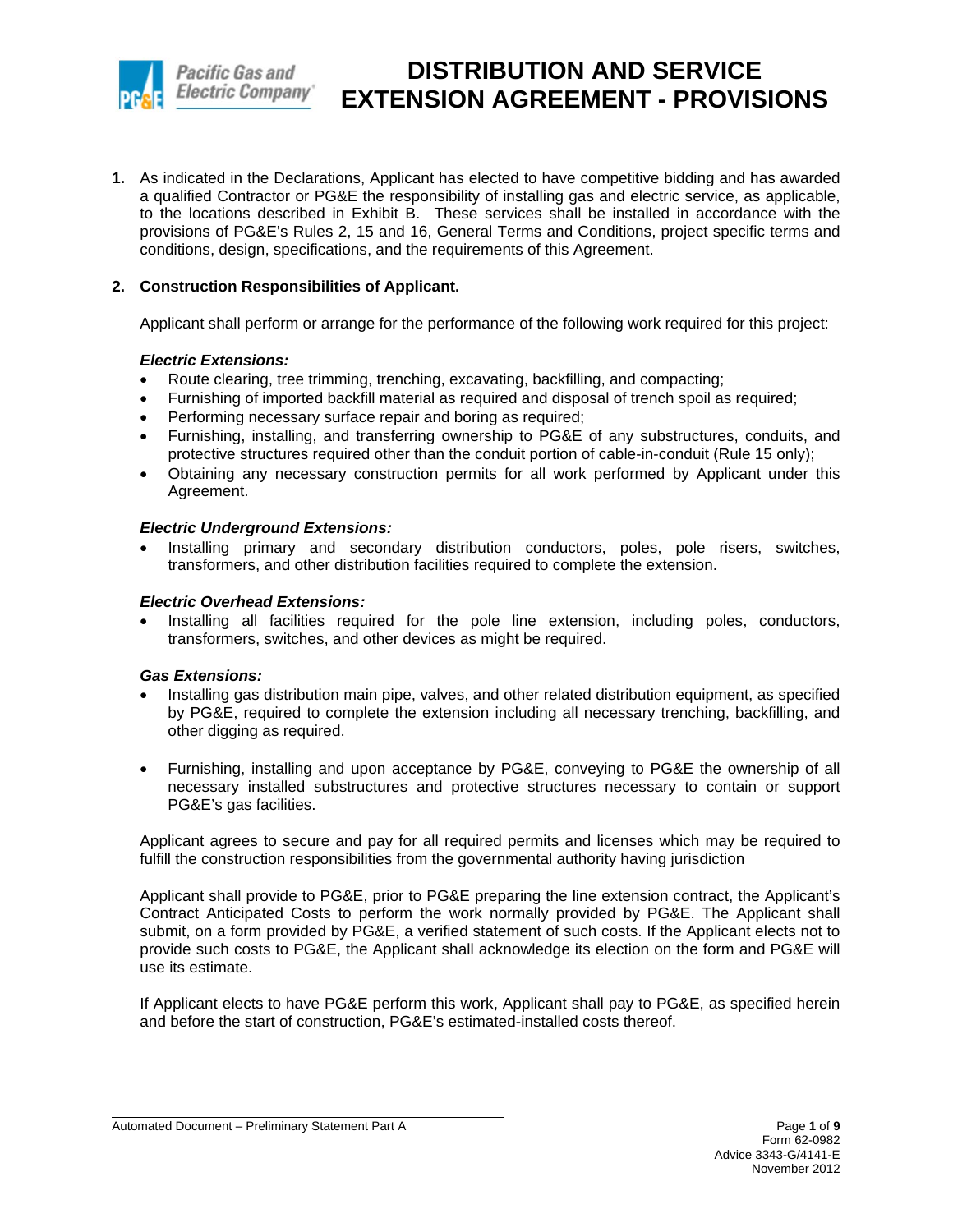

Applicant shall also pay to PG&E the costs for substructures and conduits which PG&E had previously installed at its own expense in anticipation of the current extension. Any necessary riser conduit, conduit covering, and miscellaneous riser material required for the line extension shall be paid for by Applicant and shall be installed by PG&E on PG&E owned and maintained facilities.

Upon completion of construction by Applicant and inspection and acceptance by PG&E, title and ownership for the gas and electric facilities installed under this Agreement shall vest in PG&E in accordance with the Acceptance and Conveyance section of this Agreement and as specified in the respective rule.

## **3. Construction Responsibilities of PG&E.**

Except as otherwise provided in the rules, PG&E shall be responsible for:

- Providing inspection service to verify Applicant's performance under this Agreement, as determined by PG&E; and
- Connecting the applicant-installed facilities to PG&E's energized and pressurized supply system (system tie-in work), as applicable.

PG&E will perform its construction responsibilities for the installation of only those facilities that, in PG&E's judgment, will be used within a reasonable time to serve permanent loads.

## **4. Power Quality and Voltage Stability.**

Under normal load conditions, PG&E will deliver sustained voltage as close to the nominal service voltages that are economically practical. Any deviations from the normal voltage levels will be no greater than the service voltage ranges specified in PG&E's Electric Rule 2. Exceptions to voltage limits are specified in PG&E's Electric Rule 2. Applicant is responsible for planning, designing, operating and protecting equipment beyond PG&E's delivery point.

- **5. Rule 16 Service Extensions.** Service Extensions will be installed in accordance with PG&E's Gas and Electric Rule 16. Applicant shall be responsible for all service trenching.
- **6. Street Lighting Facilities.** If any street lighting facilities are to be installed, the installation shall be made in accordance with PG&E's applicable street and highway lighting schedule(s).
- **7. Overhead to Underground Conversions.** In the event there is replacement of existing overhead electric facilities with underground facilities in conjunction with this project, the conversion shall be made in accordance with the applicable provisions of PG&E's Electric Rule 20.

In the event that there is an Electric Rule 20.B or 20.C conversion in conjunction with this project, Applicant shall, at its expense, provide any necessary changes to the existing facilities so as to receive underground electric service at the points specified by PG&E. Underground electric service will not be energized until all affected premises are equipped to receive service in accordance with specifications and inspection has been received from the governing jurisdiction.

Applicant shall not work on facilities owned by PG&E.

## **8. Allowances and Payments.**

Applicant shall pay to PG&E on demand and in advance of any construction, a refundable payment, shown in Exhibit A, less any allowances shown therein, for any PG&E costs associated with the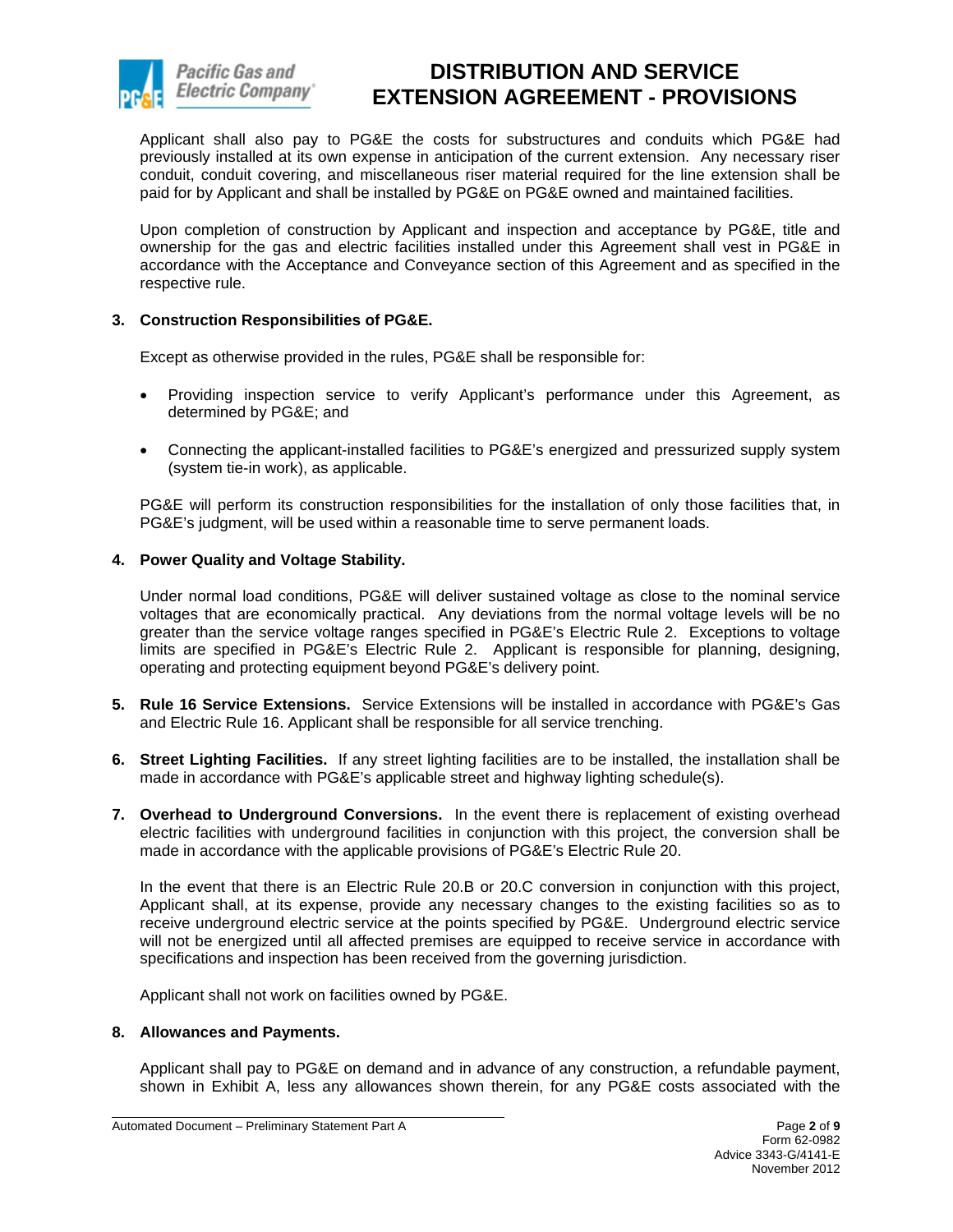

extension for the estimated costs of design, administration and the installation of any additional facilities necessary to complete the extension, including, but not limited to:

- engineering and administrative costs,
- system tie-in work,
- any applicable taxes.

INSPECTION FEES: A payment for PG&E's estimated cost for the inspections by PG&E of work performed by Applicant or Applicant's contractor, shown in Exhibit A, which shall be a fixed amount, not subject to reconciliation. Such inspection costs may be subject to otherwise available allowances and refund up to the difference between the Applicant's Contract Anticipated Costs and PG&E's estimate for performing the same work. Inspections costs are otherwise non-refundable. The total amount subject to refund shall not exceed PG&E's refundable cost estimate.

NON-REFUNDABLE: A non-refundable payment, shown in Exhibit A, for costs which may include, but are not limited to:

- re-engineering fees,
- preparation fees for trench composite drawings,
- survey and land rights acquisition costs,
- any applicable taxes.

ALLOWANCES: Allowances for permanent residential and non-residential service are provided in accordance with Gas and Electric Rule 15 and are included in Exhibit A, as applicable.

ITCC: All contributions and advances by Applicant are taxable and shall include an Income Tax Component of Contributions (ITCC) at the rate provided in PG&E's Preliminary Statement. ITCC will be either refundable or non-refundable in accordance with the corresponding contribution.

GROUP OF APPLICANTS. The total contribution or advance from a group of applicants will be apportioned among the members of the group in such manner as they mutually agree.

## **9. Amount Subject to Refund.**

The total refundable amount set forth in Exhibit A - Cost Summary shall be subject to refund, without interest, on the basis of a new customer's permanent load connected to the line extension that produces additional revenue to PG&E in accordance with the following provisions:

Refunds will be made within ninety (90) days after the date Applicant becomes eligible for a refund except that refunds may be accumulated to a \$50 minimum, or the total refundable balance remaining is less than \$50.

*Residential:* The refund will be deducted from the total refundable amount. The remaining amount subject to refund represents that portion of the extension cost not supported by revenues.

*Non-residential:* PG&E shall review Applicant's actual base annual revenue each year for the first three years from the date PG&E is first ready to provide service. Applicant shall be responsible for notifying PG&E if new, permanent load is added the fourth through tenth year from the date PG&E is first ready to provide service. Such review shall determine if additional revenue supports any refunds to Applicant.

*Refund Period:* The total refundable amount is subject to refund for a period of ten (10) years after PG&E is first ready to provide service. No refund shall be made in excess of the refundable amount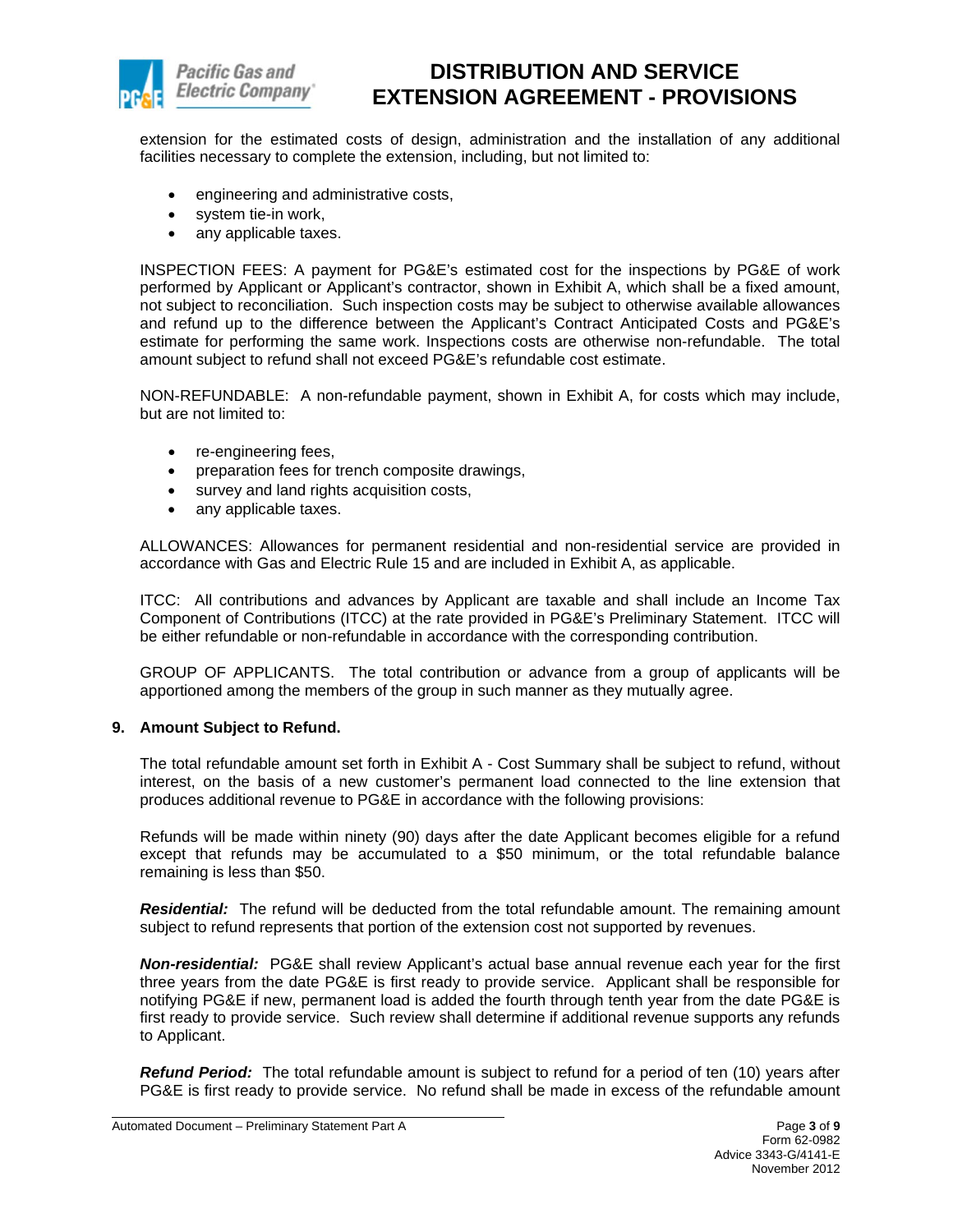

nor after a period of (10) years after the date PG&E is first ready to provide service. Any unrefunded amount remaining at the end of the ten-year period shall become the property of PG&E.

*Refunds in Series:* When there is a series of extensions, beginning with an extension having an outstanding amount subject to refund, and each extension is dependent on the previous extension as a direct source of supply, a series of refunds will be made as follows:

- (1) Additional service connections supplied from an extension on which there is a refundable amount will provide refunds first to the extensions to which they are connected; and,
- (2) When the amount subject to refund on an extension in a series is fully refunded, the excess refundable amount will provide refunds to the extension having the oldest outstanding amount subject to refund in the series.

*Gas-only Trenching:* If Applicant chooses to perform trenching for PG&E's gas facilities, and qualifies for a gas extension allowance, PG&E will provide Applicant with a reimbursement or credit for the lower of PG&E's project-specific estimated costs or Applicant's Contract Anticipated Costs, as reported on Applicant's Statement of Costs form (Form # 79-1003), upon completion and acceptance by PG&E.

*Outstanding Payments:* Applicant or subsequent assignees of this Agreement shall not be eligible for refunds if there are any outstanding payments due PG&E.

## **10. Unsupported Extension Cost.**

When any portion of the refundable amount has not qualified for a refund at the end of twelve (12) months for electric service or thirty-six (36) months for gas service from the date PG&E is first ready to provide service, Applicant will pay to PG&E a cost-of-ownership charge on the remaining refundable balance. Monthly ownership charges are in addition to the refundable amount, and will normally be accumulated and deducted from refunds due to Applicant.

Payment of such cost-of-ownership charges will normally be made by deduction from the payments to be refunded as described in the Amount Subject to Refund section of this Agreement, but such deduction will not thereafter reduce the amount on which the cost-of-ownership charges are determined. If the amount remaining in the original refundable payment is insufficient to offset the cost-of-ownership charge within the 10-year refund period (described in the Amount Subject to Refund section of this Agreement) PG&E shall have the right to separately bill Applicant for this deficiency for the remaining duration of the 10-year refund period. However, the amount subject to cost-of-ownership charges will continue to be reduced by additional connected loads as defined in the Amount Subject to Refund section of this Agreement. Such ownership charges shall initially be determined from the applicable percentage rate established in the Special Facilities section(s) of PG&E's Gas or Electric Rule 2.

The monthly cost-of-ownership charges herein shall automatically increase or decrease without formal amendment to this Agreement if the Commission should subsequently authorize a higher or lower percentage rate for the monthly cost-of-ownership, effective on the date of such authorization.

This provision does not apply to individual residential applicants.

## **11. Payment Adjustments.**

*Contract Compliance.* If after six (6) months following the date PG&E is first ready to serve residential loads for which allowances were granted, one (1) year for non-residential loads, Applicant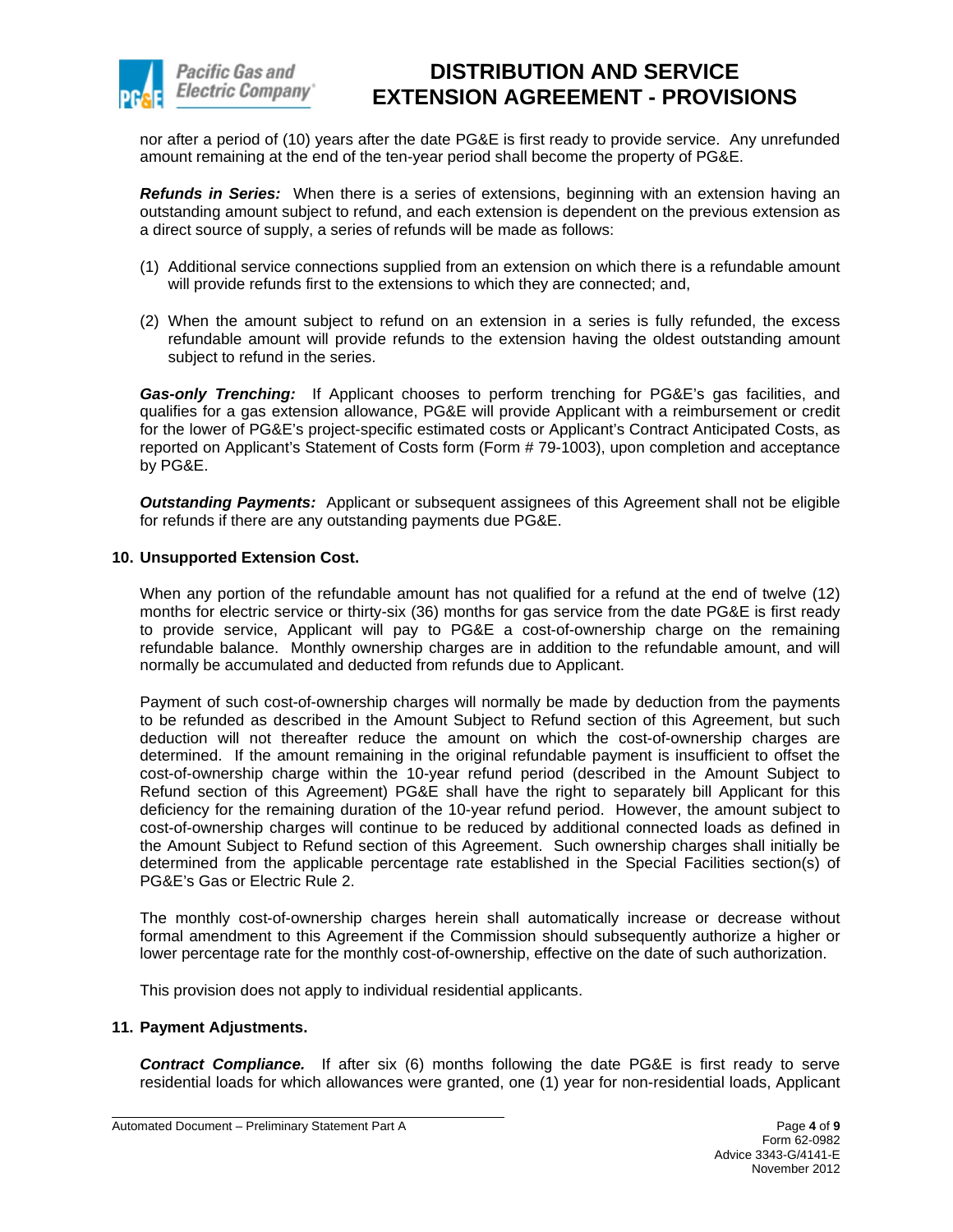

fails to take service, or fails to use the service contracted for, Applicant shall pay to PG&E an additional contribution.

*Excess Facilities:* If the loads provided by Applicant(s) results in Applicant, the approved contractor or PG&E having installed facilities which are in excess of those needed to serve the actual loads, PG&E may elect to do the following: (1) Applicant shall pay PG&E its estimated cost to remove, abandon, alter, or replace the excess facilities, including those facilities that PG&E reinforced, enlarged, or replaced in anticipation of Applicant's proposed load, less the estimated salvage for any removed facilities, or (2) Applicant shall pay PG&E any Special Facilities charges in accordance with PG&E's Rule 2 for those facilities, including those facilities that PG&E reinforced, enlarged, or replaced in anticipation of Applicant's proposed load, which are in excess of those facilities needed to serve Applicant's actual load. The total cost of the facilities PG&E reinforced, enlarged, or replaced are shown in Exhibit A.

*Deficiency Charges for Non-Payment:* Applicant shall pay PG&E for any administrative and processing charges associated with collecting any payment adjustments related to this Agreement.

## **12. Non-Refundable Amount.**

*Discount Option: Competitive Bidding - Installation by Applicant.* In lieu of receiving refunds for the total refundable amount described in the Amount Subject to Refund section, Applicant may elect the Discount Option. Upon completion, acceptance and conveyance of the gas and electric facilities to PG&E, in accordance with the provisions of this Agreement, Applicant may elect to receive a lump sum payment of fifty percent (50%) of the refundable amount as shown in Exhibit A - Cost Summary.

*Discount Option: Competitive Bidding - Installation by PG&E.* In lieu of contributing the total refundable amount described in the Amount Subject to Refund section, Applicant has the option of contributing, on a non-refundable basis, fifty percent (50%) of the refundable amount as shown in Exhibit A - Cost Summary.

*Excess Service:* PG&E's estimated installed costs for Service Extensions in excess of the allowance, not subject to discount, as defined in PG&E's Gas and Electric Rule 16 as shown in Exhibit A - Cost Summary are non-refundable.

*Other Non-refundable Amounts.* Applicant shall pay to PG&E a fixed amount as a non-refundable payment, shown in Exhibit A, for the inspections by PG&E of Distribution System work performed by Applicant or Applicant's contractor, to the extent that such costs are not covered by allowances according to Provision 8 of this document, as well as other non-refundable costs which may include, but are not limited to:

- re-engineering fees,
- preparation fees for trench composite drawings,
- survey and land rights acquisition costs,
- any applicable taxes.

## **13. Non-Standard Equipment Installation and Removal.**

When the situation requires the location, installation, maintenance, repair and replacement of specialized or non-standard utility-owned equipment (Equipment) necessary to provide utility service or perform utility work, Applicant agrees to pay the costs to install PG&E's equipment. Applicant further agrees that, should the Equipment need to be replaced for any reason, it shall be Applicant's responsibility to make arrangements and to pay the cost to have the equipment removed and replacement equipment installed. PG&E shall be responsible for furnishing and delivering any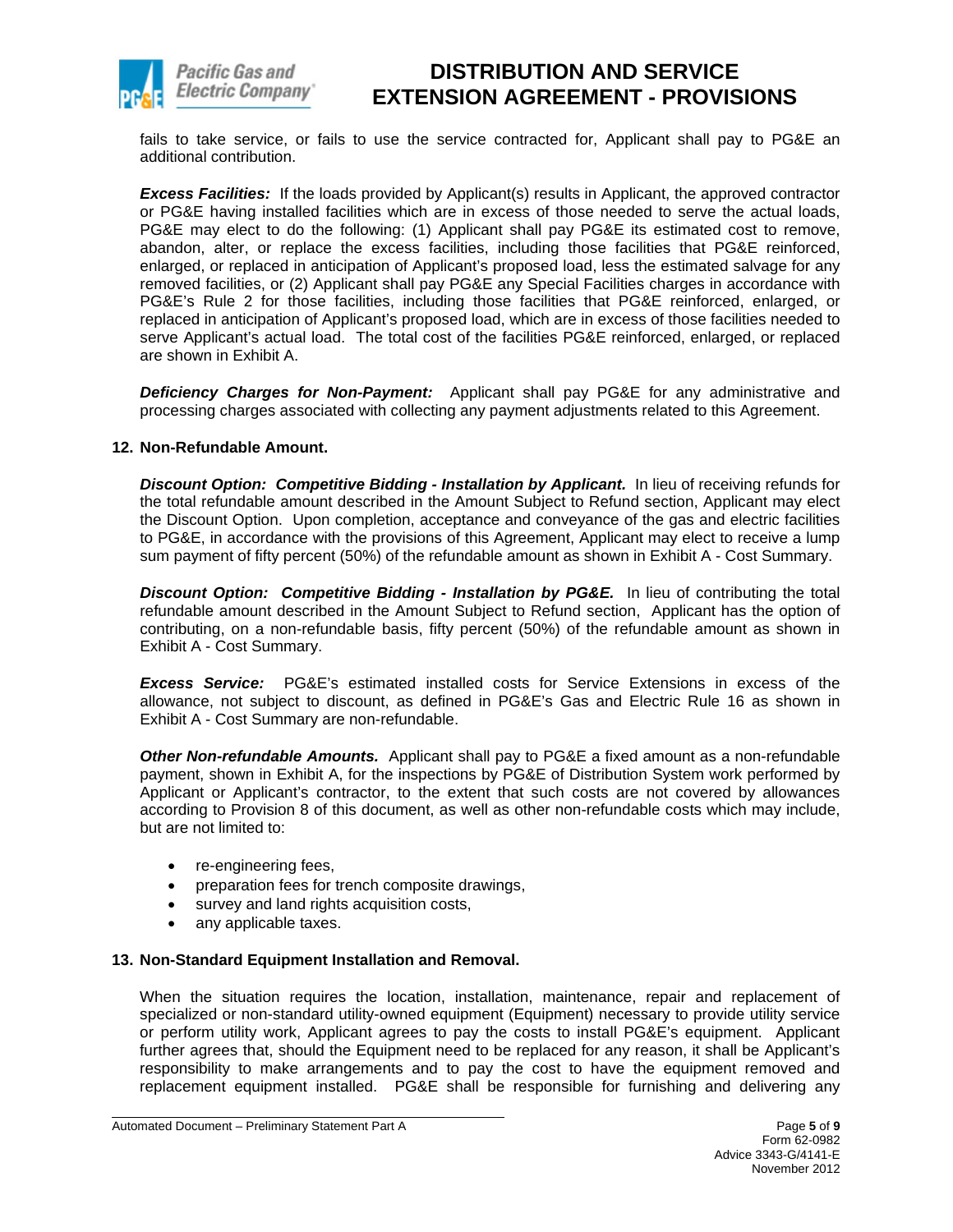

replacement to the site. PG&E hereby agrees to the Equipment location on the following terms and conditions:

- Applicant shall furnish, install, own and maintain the Equipment area within or upon his building at his sole cost. The construction of the area shall comply with all applicable building code requirements. The site, access, location, and arrangement of the facilities shall be subject to PG&E's prior written approval, and any changes or additions thereto shall be made only after PG&E's prior written approval. Except for required area maintenance by Applicant, under PG&E's supervision, Applicant shall not have access to the Equipment area.
- Applicant shall make proper arrangements and pay all the costs associated with the initial and all subsequent installations and removals of PG&E's Equipment into the Equipment area.
- Applicant shall furnish, install, own and maintain all primary and secondary conduits within the property line at his sole cost. The plans for the installation of the secondary service facilities termination details, and other associated facilities installed by Applicant for PG&E use shall be subject to PG&E's prior written approval and shall comply with all applicable code requirements.
- Applicant accepts responsibility for any service interruption that may result from PG&E not having clear access to the Equipment area.

## **14. General Access.**

Where it is necessary for PG&E to install facilities on Applicant's premises, Applicant hereby grants to PG&E: (a) the right to install, own and maintain such facilities on Applicant's premises together with sufficient legal clearance between all structures now or hereafter erected on Applicant's premises; (b) the right to enter and leave Applicant's premises for any purpose connected with the furnishing of gas and electric service (meter reading, inspection, testing, routine repairs, maintenance, replacement, emergency work, etc.) and the exercise of any and all rights secured to it by law, or under PG&E's tariff schedules.

## **15. Land Rights.**

Where formal rights-of-way, easements, land leases, or permits are required by PG&E for the installation of the facilities on or over Applicant's property, or the property of others, Applicant understands and agrees that PG&E shall not be obligated to install the Facilities or accept the facilities installed by Applicant or the approved contractor unless and until any necessary permanent rights-of-way, easements, land leases, or permits, satisfactory to PG&E, are granted to or obtained for PG&E without cost to or condemnation by PG&E; however, if PG&E is unable to obtain such land rights, Applicant shall obtain them. Such easement shall include the right of access and right to trim trees as necessary to maintain required legal clearances from overhead wires.

## **16. Acceptance and Conveyance.**

In accordance with the PG&E's General Terms and Conditions attached, and upon (a) PG&E's receipt of any required formal rights-of-way, easements, leases, and permits, and (b) PG&E's pressurization and energization of facilities installed by Applicant, Applicant hereby grants and conveys to PG&E, its successors and assigns, all rights, title and interest in and to all such work and facilities, free and clear of all liens and encumbrances.

## **17. Safety Precautions.**

Applicant shall ascertain the location of all existing gas and electric facilities of PG&E within the scope of Applicant's construction area and inspect the area initially and periodically during construction to verify the location of all existing and new PG&E facilities. Applicant and PG&E shall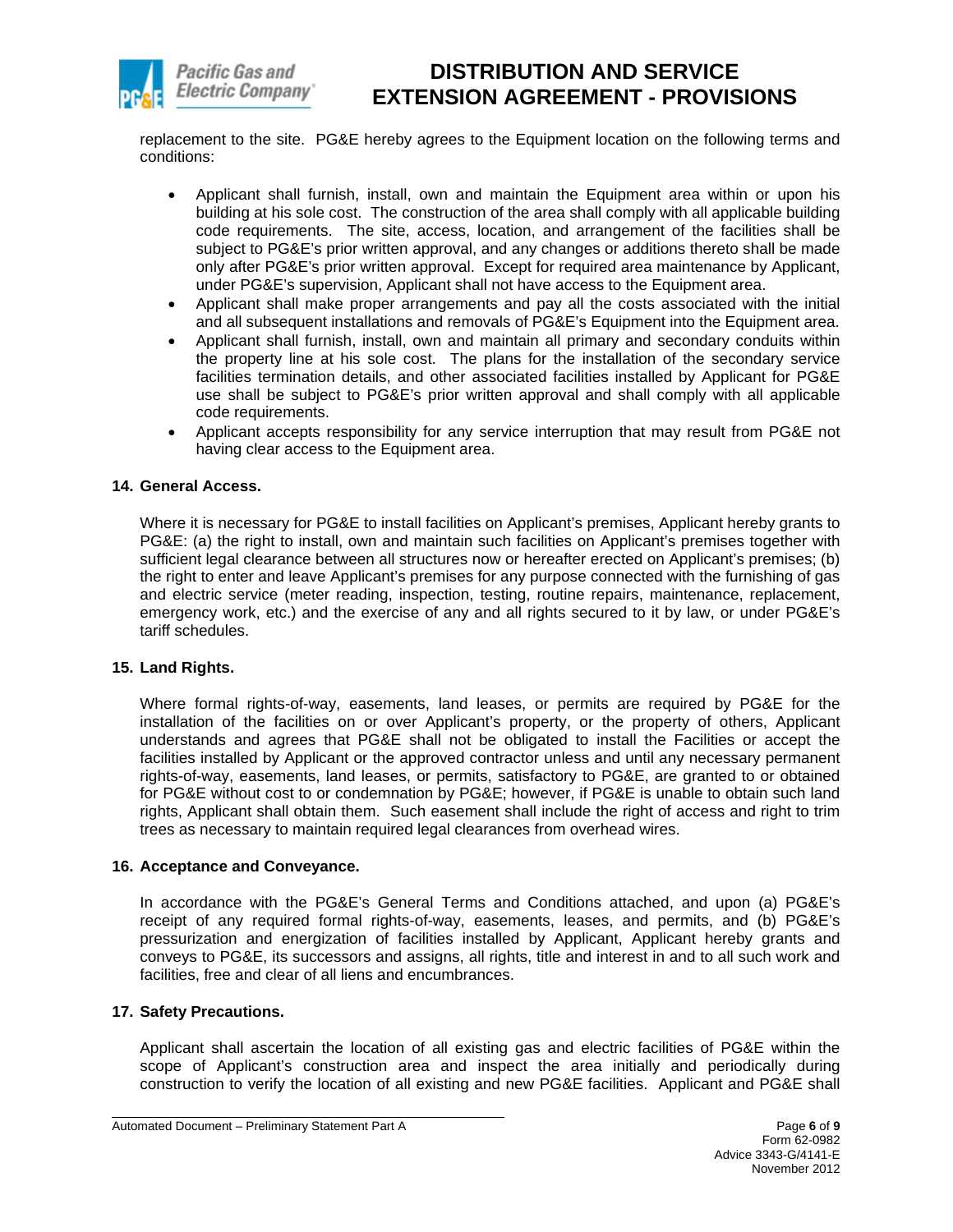

perform all work in compliance with applicable federal, state, and local laws, rules and regulations. Applicant shall inform all persons doing work in proximity of the location of PG&E's facilities and ensure that all work of non-PG&E employees is planned and conducted in a manner to safeguard persons and property from injury. Work performed in close proximity to PG&E's energized electric facilities and pressurized gas facilities also shall be performed in accordance with established Cal-OSHA safety rules and practices, and as may be directed by PG&E. Only personnel duly authorized by PG&E are allowed to connect or disconnect conductors from PG&E-owned Service Facilities, or perform any work upon PG&E-owned existing facilities.

## **18. Delays in Construction.**

- **Force Majeure**. PG&E shall not be responsible for any delay in either the performance of Applicant's responsibilities under this Agreement, or the installation or completion of the facilities by PG&E resulting from shortage of labor or materials, strike, labor disturbance, war, riot, weather conditions, governmental rule, regulation or order, including orders or judgments of any court or commission, delay in obtaining necessary land rights, act of God, or any other cause or condition beyond the control of PG&E.
- **Resources**. PG&E shall have the right, in the event it is unable to obtain sufficient supplies, materials, or labor for all of its construction requirements, to allocate materials and labor to construction projects which it deems, in its sole discretion, most important to serve the needs of its customers. Any delay in construction hereunder resulting from such allocation shall be deemed to be cause beyond PG&E's control.
- **Inflation**. In the event that PG&E is prevented from commencing the installation of the facilities for reasons beyond its reasonable control within twelve months following the effective date of this Agreement, PG&E shall have the right to revise the cost figures to reflect any increases in costs since the original costs were determined. PG&E shall notify Applicant of such increased costs and give the option to either terminate this Agreement or pay PG&E the additional charges.

## **19. Change Orders and Relocations.**

All standard design or construction changes made in the field, which impact the charges to Applicant, will be made using PG&E's Agreement Change Order. These field changes, including unforeseen field conditions which may result in additional work or costs by Applicant, the approved contractor or PG&E, may require sketch revisions of Exhibit B. Unforeseen field conditions include, but are not limited to, contaminated soil, obstructions, and weather conditions. The proper execution and attachment of the Agreement Change Order, and any necessary changes to supersede Exhibit A resulting from the change order, constitutes formal amendment to this Agreement. Applicant shall pay PG&E for any such changes in accordance with the appropriate tariff.

EXCEPTION: If the requested changes are in addition to or substitution for the standard Facilities that PG&E would normally install, then a Special Facilities Agreement shall be required under the provisions of Section I of Rule 2.

## **20. Termination of Agreement.**

In the event Applicant has not fulfilled its obligations under this Agreement within twelve (12) months following the date of this Agreement, and PG&E is unable to proceed hereunder, PG&E shall have the right to terminate and/or supersede this Agreement upon thirty (30) days' written notice to Applicant. Upon such notice PG&E will calculate any refundable or additional non-refundable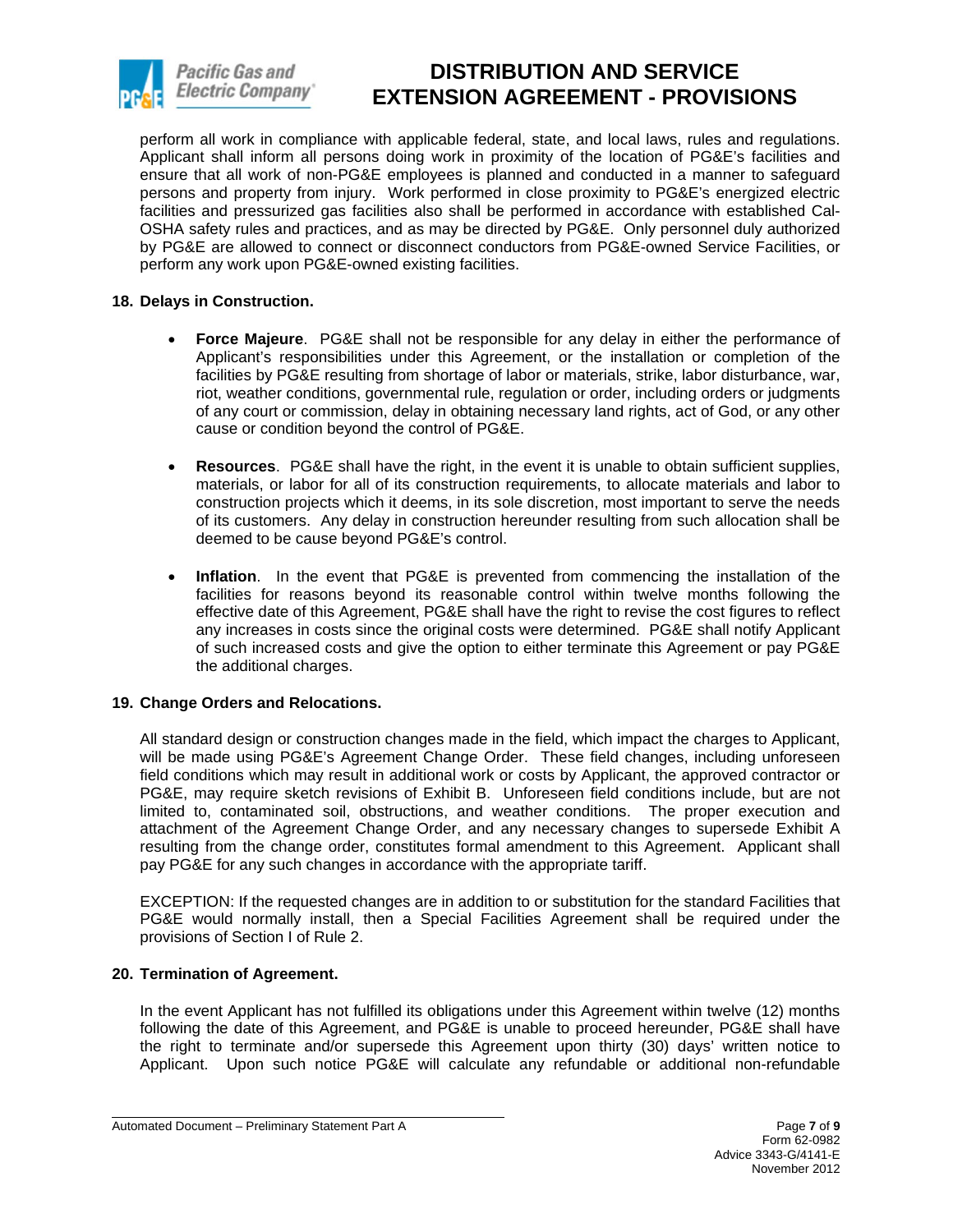

amounts that may be due based on that portion of the distribution system then completed, utilizing the estimated costs developed by PG&E for this Agreement.

The superseding Agreement, if any, shall be in the same form as this Agreement, shall be executed by the parties hereto and shall provide that costs be allocated to the portion of the Distribution System then completed, if any, consistent with those costs estimated by PG&E for this Agreement.

If this Agreement is terminated as set forth above, Applicant further agrees to forfeit that portion of the advance paid to PG&E for its expenses covering any engineering, surveying, right-of-way, removal, acquisition and other associated work incurred by PG&E. If such expenses are greater or less than the refundable and/or non-refundable payments, Applicant shall pay to PG&E, or PG&E shall refund the balance without interest, to Applicant, as the case may be.

## **21. Indemnification and Withholding.**

INDEMNIFICATION: Applicant shall indemnify, defend and hold harmless PG&E, its officers, directors, agents, and employees, from and against all claims, demands, losses, damages, costs, expenses, and legal liability connected with or resulting from injury to or death of persons, including but not limited to employees of PG&E, Applicant, contractor or subcontractor; injury to property of PG&E, Applicant, or any third party, or to natural resources, or violation of any local, state or federal law or regulation, including but not limited to environmental laws or regulations, or strict liability imposed by any law or regulation; arising out of, related to, or in any way connected with Applicant's performance of this Agreement, however caused, regardless of any strict liability or negligence of PG&E, whether active or passive, excepting only such claims, demands, losses, damages, costs, expenses, liability or violation of law or regulation as may be caused by the active negligence or willful misconduct of PG&E, its officers, agents, or employees.

Applicant acknowledges that any claims, demands, losses, damages, costs, expenses, and legal liability that arise out of, result from, or are in any way connected with the release or spill of any legally designated hazardous material or waste as a result of the work performed under this Agreement are expressly within the scope of this indemnity, and that the costs, expenses, and legal liability for environmental investigations, monitoring, containment, abatement, removal, repair, cleanup, restoration, remedial work, penalties, and fines arising from the violation of any local, state, or federal law or regulation, attorney's fees, disbursements, and other response costs are expressly within the scope of this indemnity.

Applicant shall, on PG&E's request, defend any action, claim or suit asserting a claim covered by this indemnity. Applicant shall pay all costs that may be incurred by PG&E in enforcing this indemnity, including reasonable attorney's fees.

WITHHOLDING: In addition to any other right to withhold, PG&E may withhold from payments due Applicant hereunder such amounts as, in PG&E's opinion, are reasonably necessary to provide security against all loss, damage, expense, and liability covered by the foregoing indemnification provision.

## **22. Assignment of Contract.**

Applicant may assign this Agreement, in whole or in part, only if PG&E consents in writing and the party to whom the Agreement is assigned (Assignee) agrees in writing, to perform the obligations of Applicant hereunder. Such assignment shall be made using PG&E's Assignment Agreement and shall be notarized. Assignment of this Agreement shall not release Applicant from any of the obligations under this Agreement unless otherwise provided therein, shall be deemed to include Applicant's right to any refunds then unpaid or which may thereafter become payable.